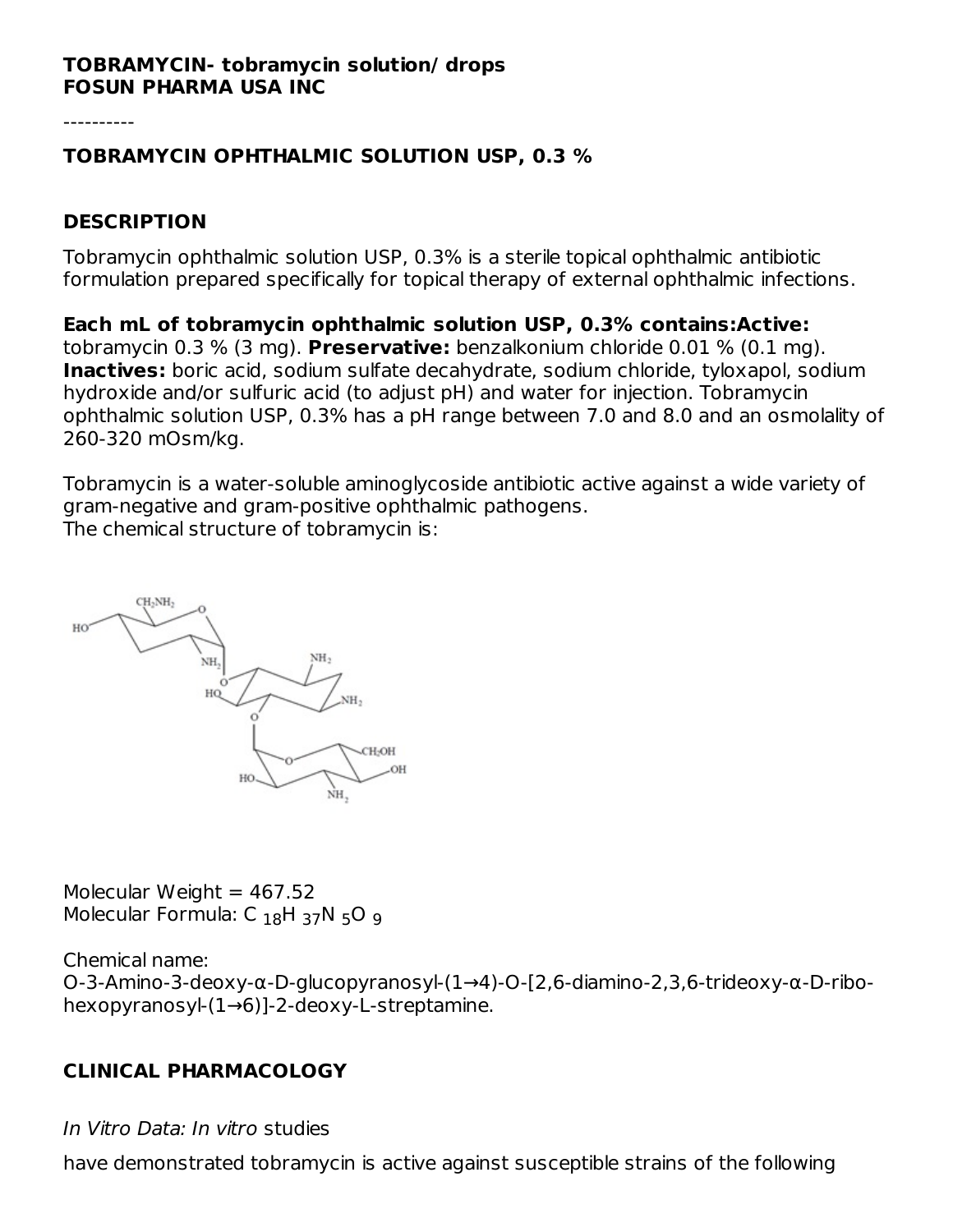microorganisms: Staphylococci, including S. aureus and S. epidermidis (coagulasepositive and coagulase-negative), including penicillin-resistant strains.

Streptococci, including some of the Group A-beta-hemolytic species, some nonhemolytic species, and some Streptococcus pneumoniae.

Pseudomonas aeruginosa, Escherichia coli, Klebsiella pneumoniae, Enterobacter aerogenes, Proteus mirabilis, Morganella morganii, most Proteus vulgaris strains, Haemophilus influenzae and H. aegyptius, Moraxella lacunata, Acinetobacter calcoaceticus and some Neisseria species. Bacterial susceptibility studies demonstrate that in some cases, microorganisms resistant to gentamicin retain susceptibility to tobramycin.

# **INDICATIONS AND USAGE**

Tobramycin ophthalmic solution 0.3% is a topical antibiotic indicated in the treatment of external infections of the eye and its adnexa caused by susceptible bacteria. Appropriate monitoring of bacterial response to topical antibiotic therapy should accompany the use of tobramycin ophthalmic solution 0.3%. Clinical studies have shown tobramycin to be safe and effective for use in children.

# **CONTRAINDICATIONS**

Tobramycin ophthalmic solution 0.3% is contraindicated in patients with known hypersensitivity to any of its components.

#### **WARNINGS**

FOR TOPICAL OPHTHALMIC USE. NOT FOR INJECTION INTO THE EYE. Sensitivity to topically applied aminoglycosides may occur in some patients.

Severity of hypersensitivity reactions may vary from local effects to generalized reactions such as erythema, itching, urticaria, skin rash, anaphylaxis, anaphylactoid reactions, or bullous reactions. If a sensitivity reaction to tobramycin ophthalmic solution 0.3% occurs, discontinue use.

#### **PRECAUTIONS**

**General:** As with other antibiotic preparations, prolonged use may result in overgrowth of nonsusceptible organisms, including fungi. If superinfection occurs, appropriate therapy should be initiated. Cross-sensitivity to other aminoglycoside antibiotics may occur; if hypersensitivity develops with this product, discontinue use and institute appropriate therapy. Patients should be advised not to wear contact lenses if they have signs and symptoms of bacterial ocular infection.

**Information for Patients:** Do not touch dropper tip to any surface, as this may contaminate the solution.

**Pregnancy:** Reproduction studies in 3 types of animals at doses up to 33 times the normal human systemic dose have revealed no evidence of impaired fertility or harm to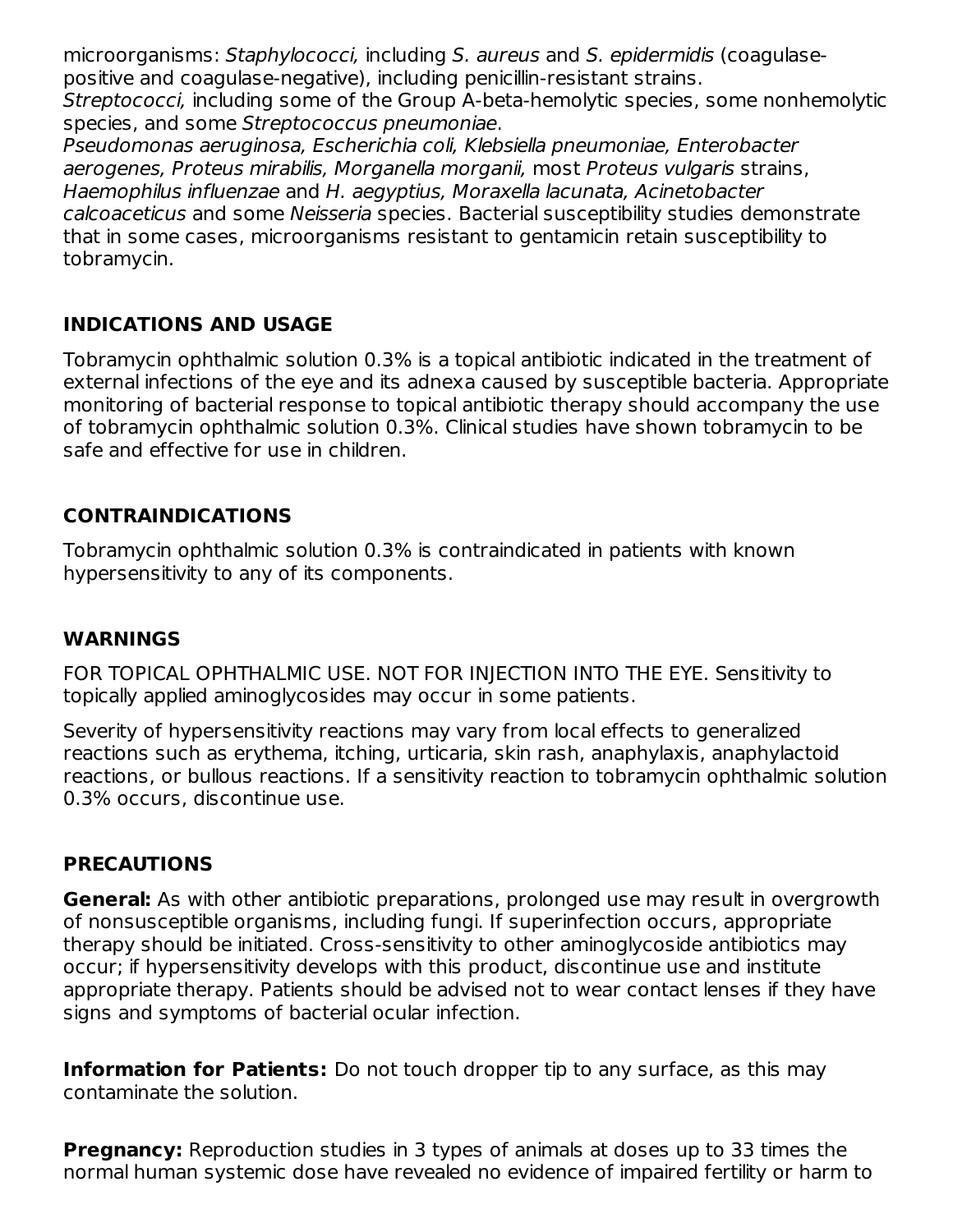the fetus due to tobramycin. There are, however, no adequate and well-controlled studies in pregnant women. Because animal studies are not always predictive of human response, this drug should be used during pregnancy only if clearly needed.

**Nursing Mothers:** Because of the potential for adverse reactions in nursing infants from tobramycin ophthalmic solution, a decision should be made whether to discontinue nursing the infant or discontinue the drug, taking into account the importance of the drug to the mother.

**Pediatric Use:** Safety and effectiveness in pediatric patients below the age of 2 months has not been established.

**Geriatric Use:** No overall differences in safety or effectiveness have been observed between elderly and younger patients.

# **GENERAL PRECAUTIONS**

# **ADVERSE REACTIONS**

The most frequent adverse reactions to tobramycin ophthalmic solution 0.3% are hypersensitivity and localized ocular toxicity, including lid itching and swelling, and conjunctival erythema. These reactions occur in less than three of 100 patients treated with tobramycin ophthalmic solution.

**Postmarketing Experience:** Additional adverse reactions identified from postmarketing use include anaphylactic reaction, Stevens-Johnson syndrome, and erythema multiforme.

The following additional adverse reactions have been reported with systemic aminoglycosides: Neurotoxicity, ototoxicity and nephrotoxicity have occurred in patients receiving systemic aminoglycoside therapy. Aminoglycosides may aggravate muscle weakness in patients with known or suspected neuromuscular disorders, such as myasthenia gravis or Parkinson's disease, because of their potential effect on neuromuscular function.

#### **DOSAGE AND ADMINISTRATION**

In mild to moderate disease, instill 1 or 2 drops into the affected eye(s) every 4 hours. In severe infections, instill 2 drops into the eye(s) hourly until improvement, following which treatment should be reduced prior to discontinuation.

#### **HOW SUPPLIED**

5 mL sterile solution supplied in opaque white low density polyethylene bottle which is closed with natural low density polyethylene nozzle and then with Tan colored high density polyethylene cap as follows:

5 mL containing tobramycin 0.3% (3 mg/mL)…. NDC 72266-196-01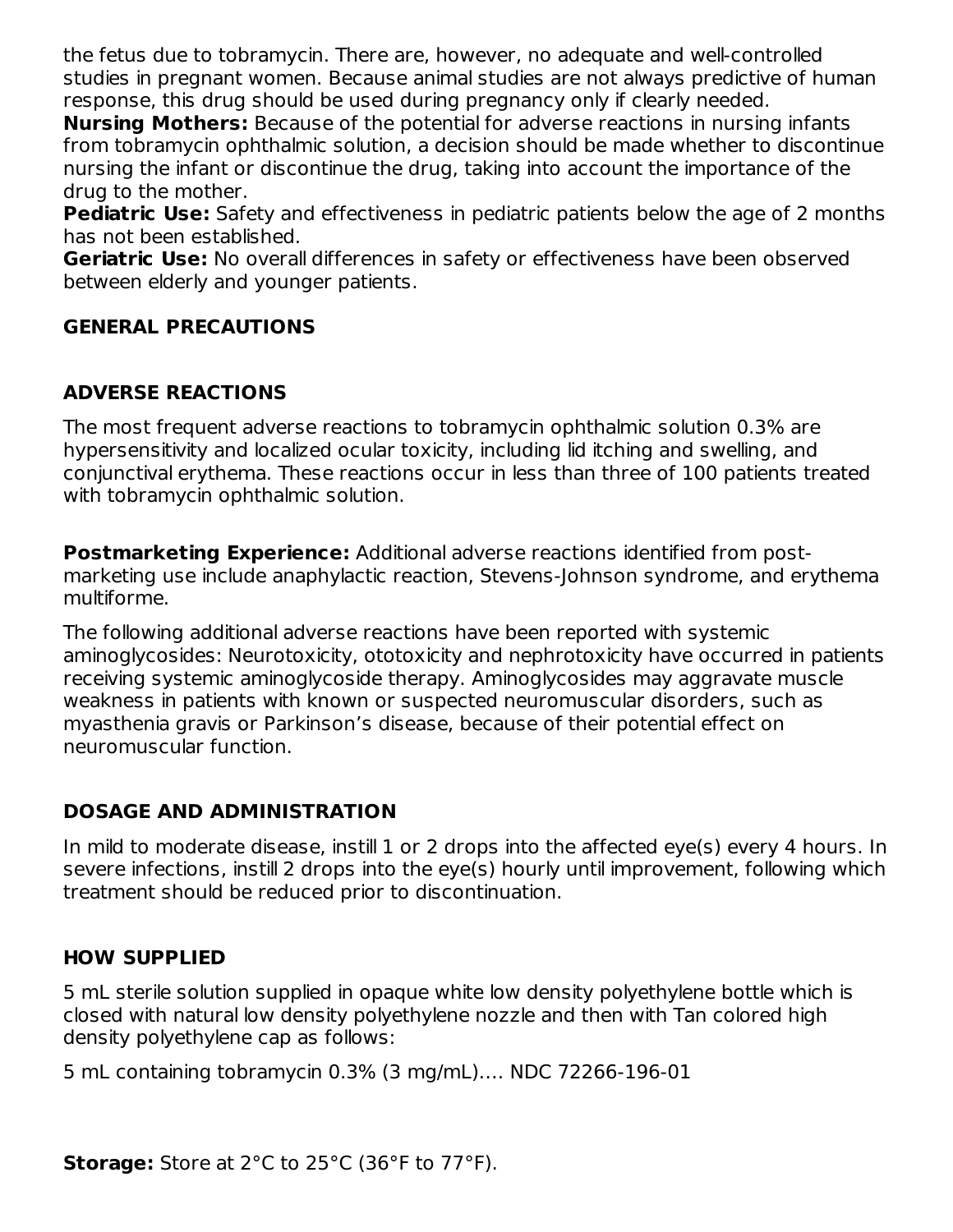After opening, Tobramycin Ophthalmic Solution, USP 0.3% can be used until the expiration date on the bottle.

### **Distributed by:**

Fosun Pharma USA Inc.

Princeton, NJ 08540

Made in India.

Issued: 07/2021

# **PACKAGE LABEL.PRINCIPAL DISPLAY PANEL**

#### **Bottle Label:**

NDC 72266-196-01

# **Tobramycin Ophthalmic solution, USP 0.3%**

# **Sterile 5 mL Rx Only**



# **Carton Label:**

NDC 72266-196-01

**Tobramycin Ophthalmic solution, USP 0.3%**

**5 mL Sterile Rx Only**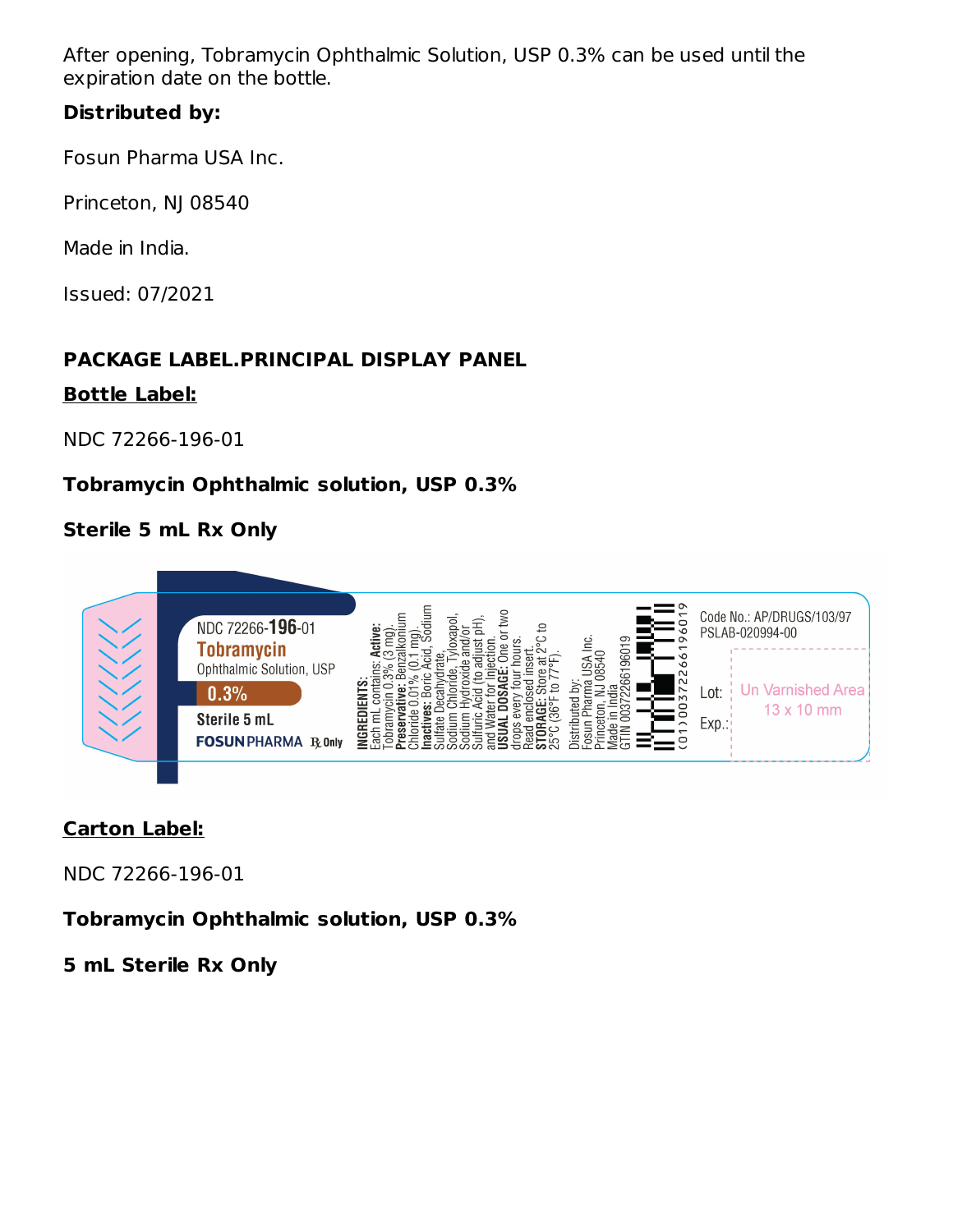

| <b>TOBRAMYCIN</b>                                                        |                         |                                             |                          |                 |  |  |
|--------------------------------------------------------------------------|-------------------------|---------------------------------------------|--------------------------|-----------------|--|--|
| tobramycin solution/ drops                                               |                         |                                             |                          |                 |  |  |
|                                                                          |                         |                                             |                          |                 |  |  |
| <b>Product Information</b>                                               |                         |                                             |                          |                 |  |  |
| <b>Product Type</b>                                                      | HUMAN PRESCRIPTION DRUG | NDC: 72266-196<br><b>Item Code (Source)</b> |                          |                 |  |  |
| <b>Route of Administration</b>                                           | <b>OPHTHALMIC</b>       |                                             |                          |                 |  |  |
|                                                                          |                         |                                             |                          |                 |  |  |
|                                                                          |                         |                                             |                          |                 |  |  |
| <b>Active Ingredient/Active Moiety</b>                                   |                         |                                             |                          |                 |  |  |
| <b>Ingredient Name</b>                                                   |                         |                                             | <b>Basis of Strength</b> | <b>Strength</b> |  |  |
| <b>TOBRAMYCIN</b> (UNII: VZ 8RRZ 51VK) (TOBRAMYCIN - UNII: VZ 8RRZ 51VK) |                         |                                             | <b>TOBRAMYCIN</b>        | 3 mg in 1 mL    |  |  |
|                                                                          |                         |                                             |                          |                 |  |  |
|                                                                          |                         |                                             |                          |                 |  |  |